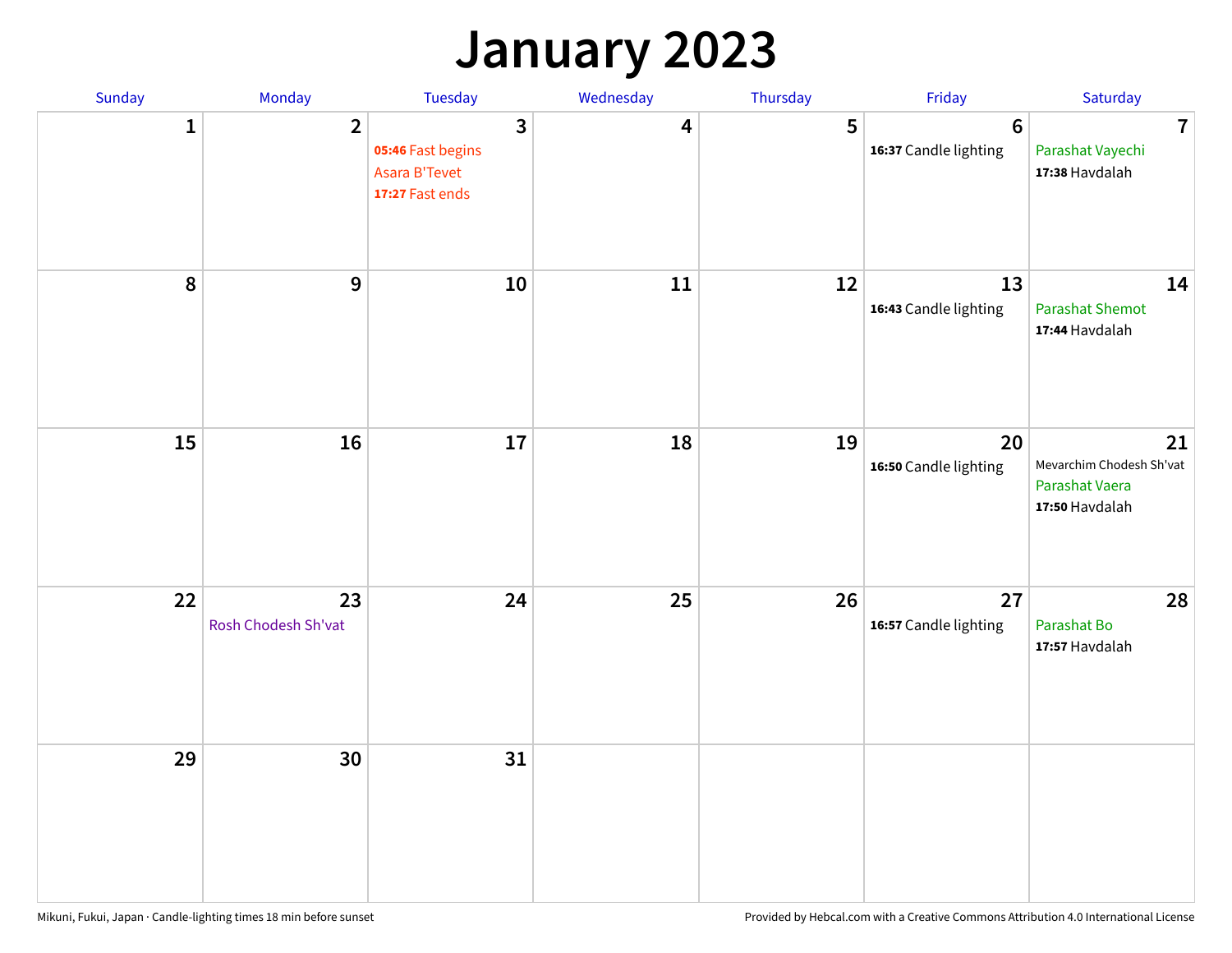# **February 2023**

| Sunday | Monday                        | Tuesday                 | Wednesday               | Thursday       | Friday                                  | Saturday                                                                                        |
|--------|-------------------------------|-------------------------|-------------------------|----------------|-----------------------------------------|-------------------------------------------------------------------------------------------------|
|        |                               |                         | 1                       | $\overline{2}$ | $\overline{3}$<br>17:05 Candle lighting | $\overline{\mathbf{4}}$<br><b>Shabbat Shirah</b><br>Parashat Beshalach<br>18:04 Havdalah        |
| 5      | $6\phantom{1}6$<br>Tu BiShvat | $\overline{7}$          | 8                       | 9              | 10<br>17:12 Candle lighting             | 11<br>Parashat Yitro<br>18:11 Havdalah                                                          |
| 12     | 13                            | 14                      | 15                      | 16             | 17<br>17:19 Candle lighting             | 18<br><b>Shabbat Shekalim</b><br>Mevarchim Chodesh Adar<br>Parashat Mishpatim<br>18:18 Havdalah |
| 19     | 20                            | 21<br>Rosh Chodesh Adar | 22<br>Rosh Chodesh Adar | 23             | 24<br>17:26 Candle lighting             | 25<br>Parashat Terumah<br>18:24 Havdalah                                                        |
| 26     | 27                            | 28                      |                         |                |                                         |                                                                                                 |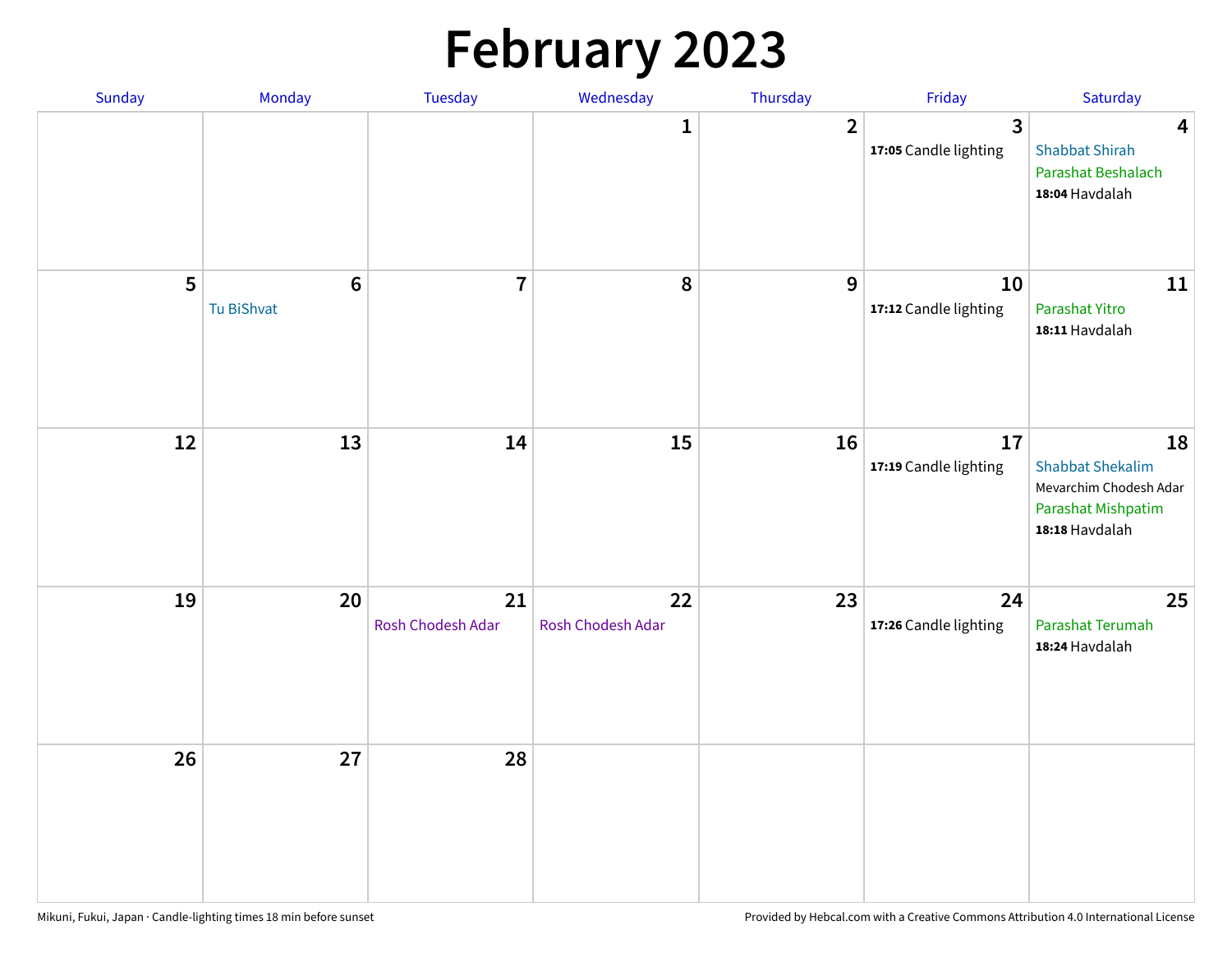## **March 2023**

| Sunday | Monday                                                                                                | Tuesday                 | Wednesday                 | Thursday                 | Friday                      | Saturday                                                                                                 |
|--------|-------------------------------------------------------------------------------------------------------|-------------------------|---------------------------|--------------------------|-----------------------------|----------------------------------------------------------------------------------------------------------|
|        |                                                                                                       |                         | 1                         | $\overline{2}$           | 3<br>17:33 Candle lighting  | $\overline{\mathbf{4}}$<br><b>Shabbat Zachor</b><br>Parashat Tetzaveh<br>18:30 Havdalah                  |
| 5      | $6\phantom{1}6$<br>05:05 Fast begins<br><b>Ta'anit Esther</b><br>18:25 Fast ends<br><b>Erev Purim</b> | $\overline{7}$<br>Purim | 8<br><b>Shushan Purim</b> | 9                        | 10<br>17:39 Candle lighting | 11<br><b>Shabbat Parah</b><br>Parashat Ki Tisa<br>18:37 Havdalah                                         |
| 12     | 13                                                                                                    | 14                      | 15                        | 16                       | 17<br>17:45 Candle lighting | 18<br><b>Shabbat HaChodesh</b><br>Mevarchim Chodesh Nisan<br>Parashat Vayakhel-Pekudei<br>18:43 Havdalah |
| 19     | 20                                                                                                    | 21                      | 22                        | 23<br>Rosh Chodesh Nisan | 24<br>17:51 Candle lighting | 25<br>Parashat Vayikra<br>18:49 Havdalah                                                                 |
| 26     | 27                                                                                                    | 28                      | 29                        | 30                       | 31<br>17:57 Candle lighting |                                                                                                          |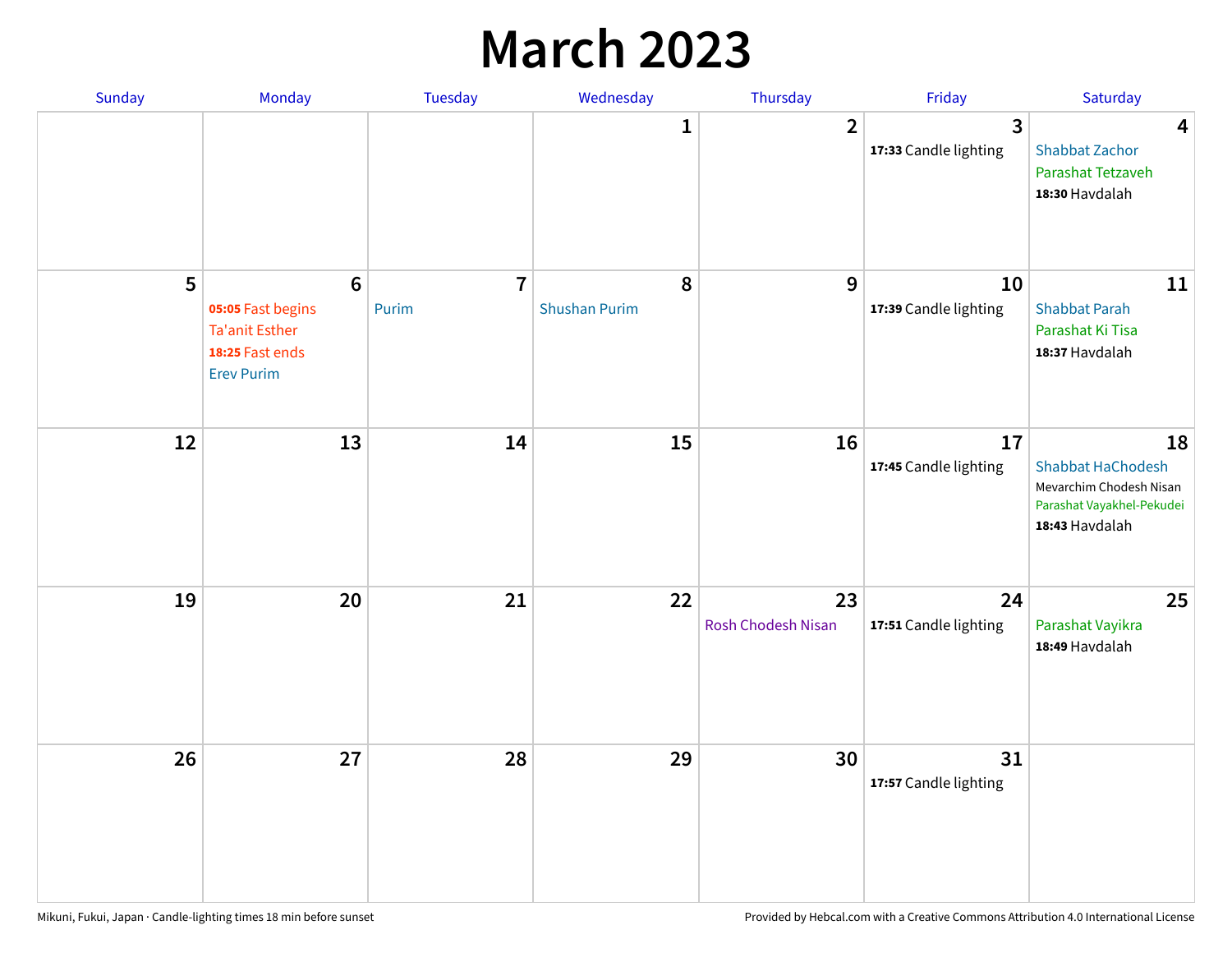# **April 2023**

| Sunday           | Monday          | <b>Tuesday</b>                            | Wednesday                                                                                   | Thursday                                 | Friday                                            | Saturday                                                                              |
|------------------|-----------------|-------------------------------------------|---------------------------------------------------------------------------------------------|------------------------------------------|---------------------------------------------------|---------------------------------------------------------------------------------------|
|                  |                 |                                           |                                                                                             |                                          |                                                   | 1<br><b>Shabbat HaGadol</b><br>Yom HaAliyah<br><b>Parashat Tzav</b><br>18:55 Havdalah |
| $\overline{2}$   | 3               | 4                                         | 5                                                                                           | $6\phantom{1}6$                          | $\overline{7}$                                    | 8                                                                                     |
|                  |                 |                                           | 04:20 Fast begins<br><b>Ta'anit Bechorot</b><br><b>Erev Pesach</b><br>18:02 Candle lighting | <b>Pesach I</b><br>19:00 Candle lighting | <b>Pesach II</b><br>18:03 Candle lighting         | Pesach III (CH"M)<br>19:02 Havdalah                                                   |
| 9                | 10              | 11                                        | 12                                                                                          | 13                                       | 14                                                | 15                                                                                    |
| Pesach IV (CH"M) | Pesach V (CH"M) | Pesach VI (CH"M)<br>18:07 Candle lighting | <b>Pesach VII</b><br>19:05 Candle lighting                                                  | <b>Pesach VIII</b><br>19:06 Havdalah     | 18:09 Candle lighting                             | Mevarchim Chodesh Iyyar<br>Parashat Shmini<br>19:08 Havdalah                          |
| 16               | 17              | 18<br>Yom HaShoah                         | 19                                                                                          | 20                                       | 21<br>Rosh Chodesh Iyyar<br>18:15 Candle lighting | 22<br>Rosh Chodesh Iyyar<br>Parashat Tazria-Metzora<br>19:15 Havdalah                 |
| 23               | 24              | 25<br>Yom HaZikaron                       | 26<br>Yom HaAtzma'ut                                                                        | 27                                       | 28<br>18:21 Candle lighting                       | 29<br>Parashat Achrei Mot-Kedoshim<br>19:22 Havdalah                                  |
| 30               |                 |                                           |                                                                                             |                                          |                                                   |                                                                                       |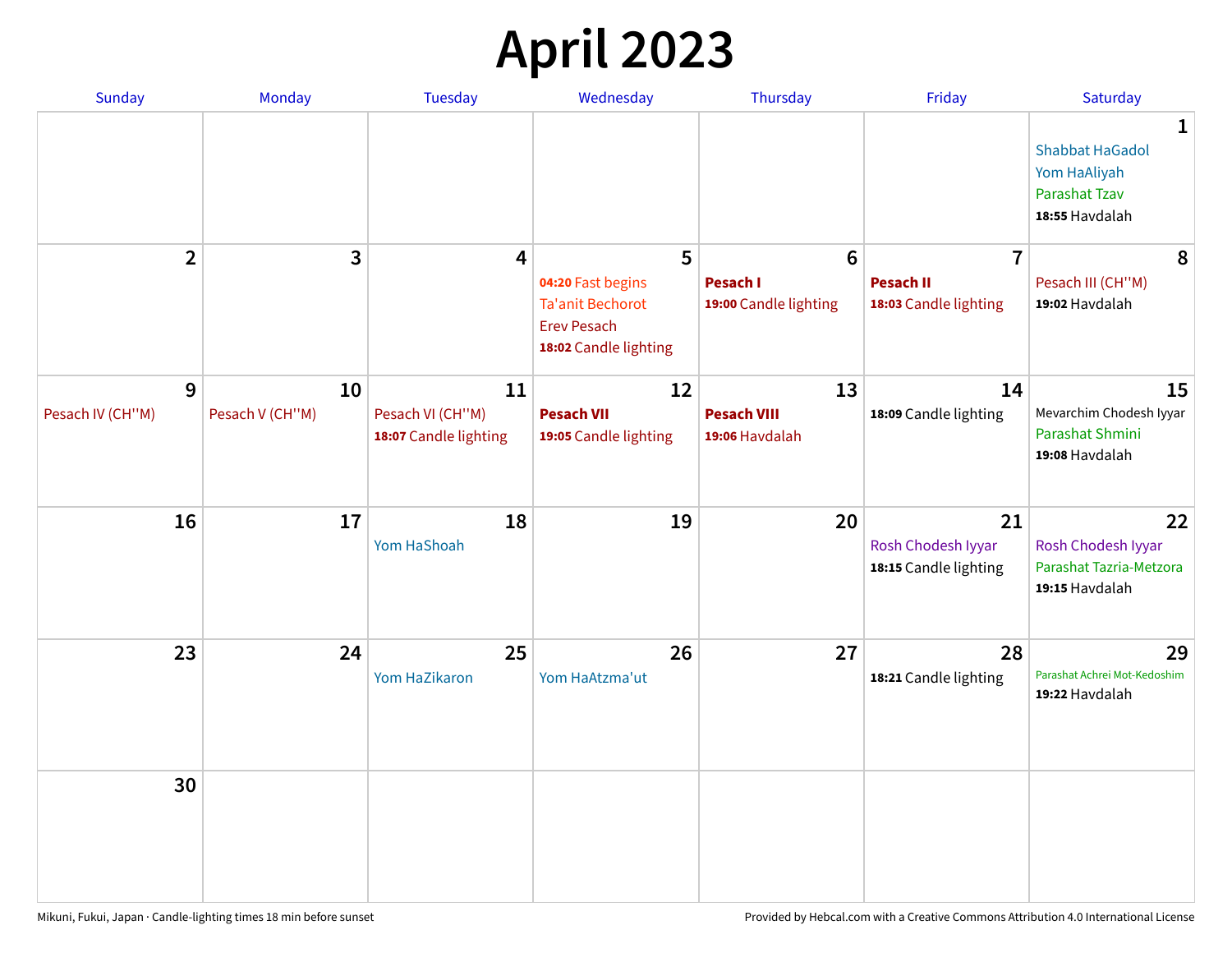#### **May 2023**

| Sunday                          | Monday       | Tuesday                      | Wednesday | Thursday                                           | Friday                                            | Saturday                                                             |
|---------------------------------|--------------|------------------------------|-----------|----------------------------------------------------|---------------------------------------------------|----------------------------------------------------------------------|
|                                 | $\mathbf{1}$ | $\overline{\mathbf{2}}$      | 3         | $\overline{\mathbf{4}}$                            | 5<br><b>Pesach Sheni</b><br>18:27 Candle lighting | $\boldsymbol{6}$<br><b>Parashat Emor</b><br>19:28 Havdalah           |
| $\overline{7}$                  | $\pmb{8}$    | $\overline{9}$<br>Lag BaOmer | 10        | 11                                                 | 12<br>18:33 Candle lighting                       | 13<br>Parashat Behar-Bechukotai<br>19:35 Havdalah                    |
| 14                              | 15           | 16                           | $17\,$    | 18                                                 | 19<br>Yom Yerushalayim<br>18:39 Candle lighting   | 20<br>Mevarchim Chodesh Sivan<br>Parashat Bamidbar<br>19:42 Havdalah |
| 21<br><b>Rosh Chodesh Sivan</b> | 22           | 23                           | 24        | 25<br><b>Erev Shavuot</b><br>18:44 Candle lighting | 26<br><b>Shavuot I</b><br>18:44 Candle lighting   | 27<br><b>Shavuot II</b><br>19:48 Havdalah                            |
| 28                              | 29           | 30                           | 31        |                                                    |                                                   |                                                                      |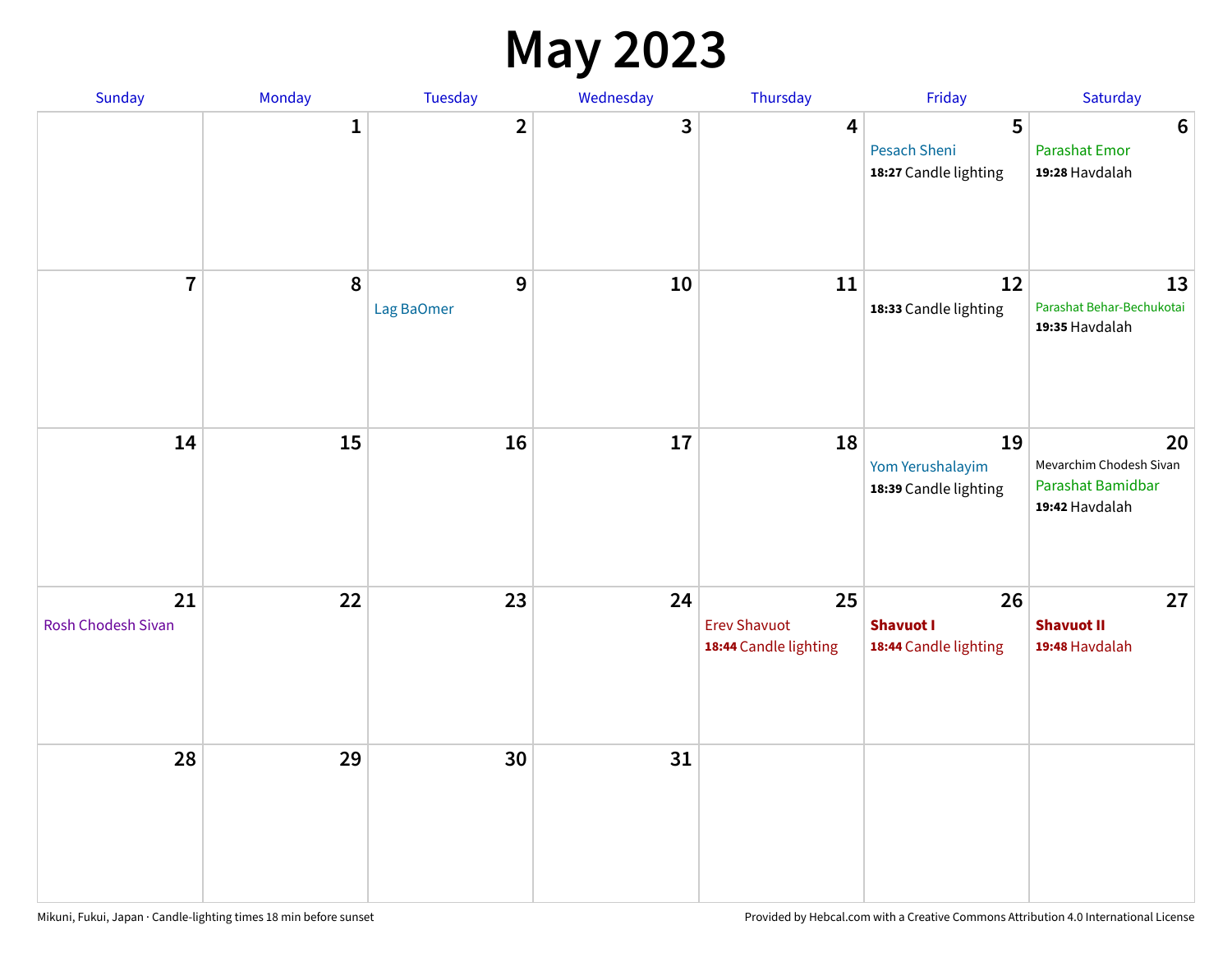#### **June 2023**

| Sunday                  | Monday                   | Tuesday                         | Wednesday      | Thursday     | Friday                                  | Saturday                                                            |
|-------------------------|--------------------------|---------------------------------|----------------|--------------|-----------------------------------------|---------------------------------------------------------------------|
|                         |                          |                                 |                | $\mathbf{1}$ | $\overline{2}$<br>18:49 Candle lighting | $\mathbf{3}$<br>Parashat Nasso<br>19:53 Havdalah                    |
| $\overline{\mathbf{4}}$ | 5                        | $\bf 6$                         | $\overline{7}$ | 8            | 9<br>18:53 Candle lighting              | 10<br>Parashat Beha'alotcha<br>19:57 Havdalah                       |
| $11\,$                  | 12                       | 13                              | 14             | 15           | 16<br>18:56 Candle lighting             | 17<br>Mevarchim Chodesh Tamuz<br>Parashat Sh'lach<br>20:01 Havdalah |
| 18                      | 19<br>Rosh Chodesh Tamuz | 20<br><b>Rosh Chodesh Tamuz</b> | 21             | 22           | 23<br>18:58 Candle lighting             | 24<br>Parashat Korach<br>20:02 Havdalah                             |
| 25                      | 26                       | 27                              | 28             | 29           | 30<br>18:58 Candle lighting             |                                                                     |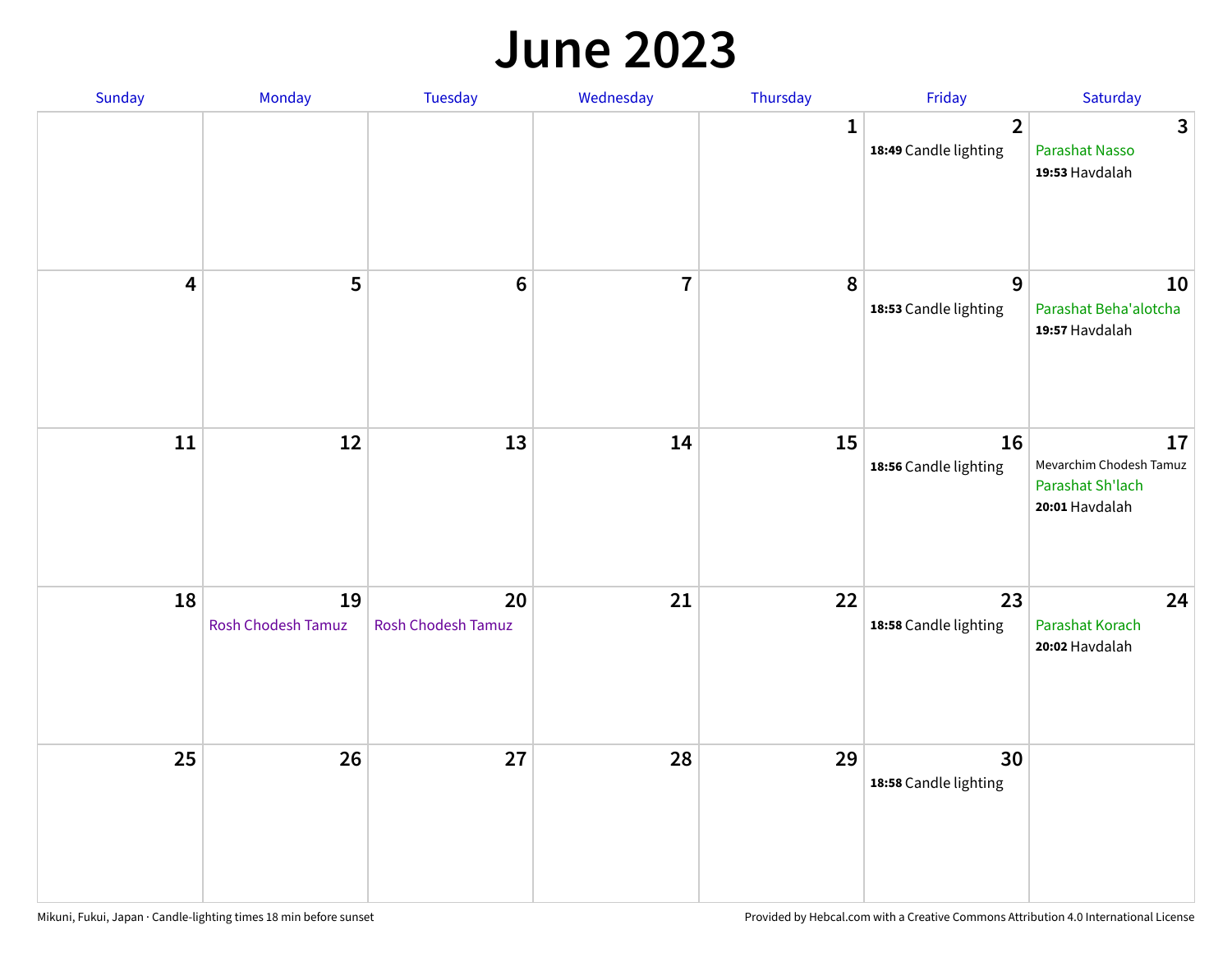# **July 2023**

| Sunday         | Monday       | <b>Tuesday</b>          | Wednesday                                   | Thursday                                                                      | Friday                                  | Saturday                                                              |
|----------------|--------------|-------------------------|---------------------------------------------|-------------------------------------------------------------------------------|-----------------------------------------|-----------------------------------------------------------------------|
|                |              |                         |                                             |                                                                               |                                         | $\mathbf 1$<br>Parashat Chukat-Balak<br>20:02 Havdalah                |
| $\overline{2}$ | $\mathbf{3}$ | $\overline{\mathbf{4}}$ | 5                                           | $6\phantom{1}6$<br>03:10 Fast begins<br><b>Tzom Tammuz</b><br>19:53 Fast ends | $\overline{7}$<br>18:57 Candle lighting | 8<br><b>Parashat Pinchas</b><br>20:01 Havdalah                        |
| 9              | 10           | 11                      | 12                                          | 13                                                                            | 14<br>18:55 Candle lighting             | 15<br>Mevarchim Chodesh Av<br>Parashat Matot-Masei<br>19:58 Havdalah  |
| 16             | 17           | 18                      | 19<br>Rosh Chodesh Av                       | 20                                                                            | 21<br>18:51 Candle lighting             | 22<br><b>Shabbat Chazon</b><br>Parashat Devarim<br>19:53 Havdalah     |
| 23             | 24           | 25                      | 26<br>19:06 Fast begins<br>Erev Tish'a B'Av | 27<br>Tish'a B'Av<br>19:41 Fast ends                                          | 28<br>18:46 Candle lighting             | 29<br><b>Shabbat Nachamu</b><br>Parashat Vaetchanan<br>19:47 Havdalah |
| 30             | 31           |                         |                                             |                                                                               |                                         |                                                                       |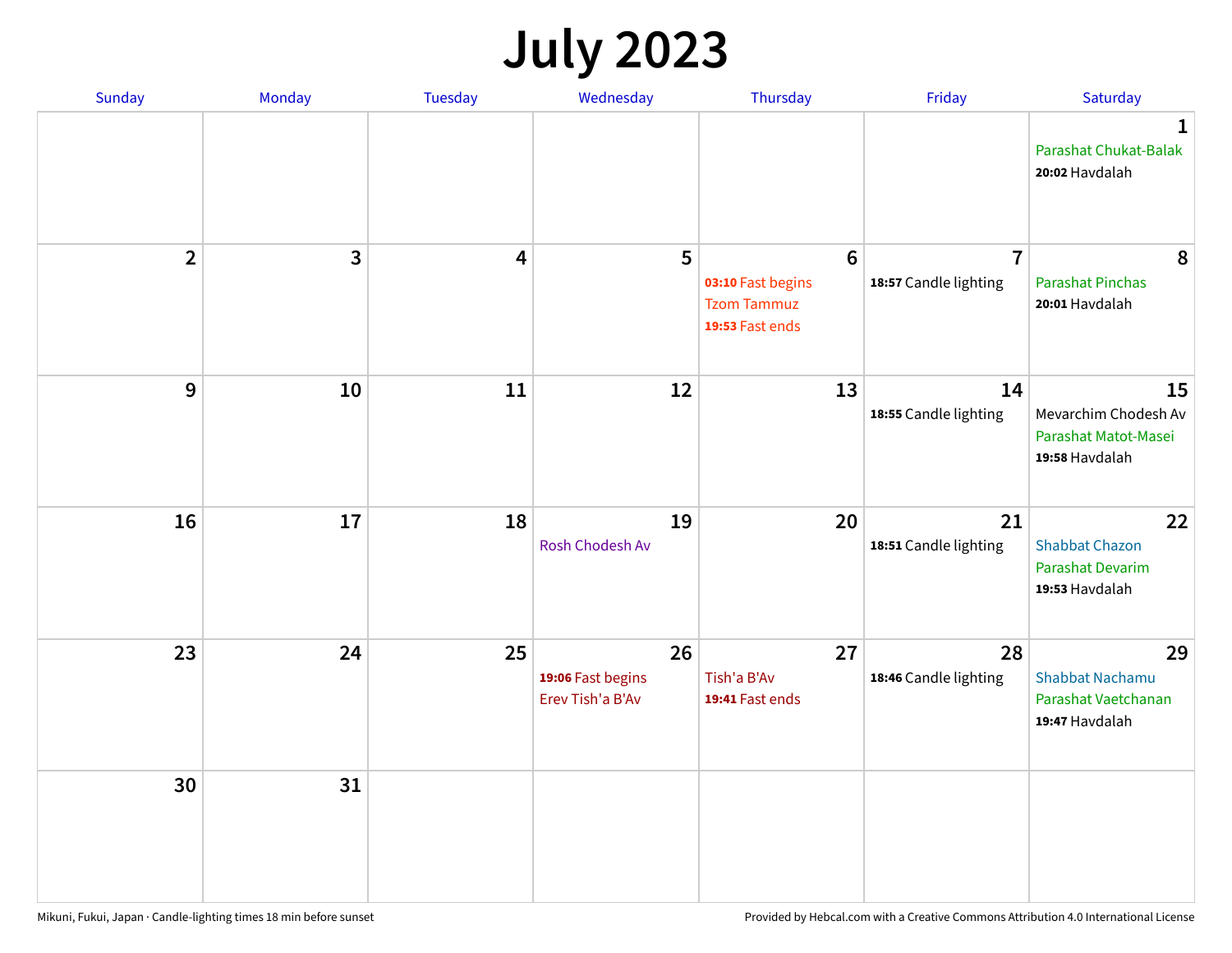# **August 2023**

| Sunday | Monday         | Tuesday      | Wednesday                          | Thursday                | Friday                                                                     | Saturday                                                         |
|--------|----------------|--------------|------------------------------------|-------------------------|----------------------------------------------------------------------------|------------------------------------------------------------------|
|        |                | $\mathbf{1}$ | $\overline{\mathbf{2}}$<br>Tu B'Av | $\overline{3}$          | 4<br>18:40 Candle lighting                                                 | 5<br><b>Parashat Eikev</b><br>19:40 Havdalah                     |
| $6\,$  | $\overline{7}$ | 8            | 9                                  | 10                      | $11\,$<br>18:33 Candle lighting                                            | 12<br>Mevarchim Chodesh Elul<br>Parashat Re'eh<br>19:31 Havdalah |
| 13     | 14             | 15           | 16                                 | 17<br>Rosh Chodesh Elul | 18<br>Rosh Hashana LaBehemot<br>Rosh Chodesh Elul<br>18:24 Candle lighting | 19<br><b>Parashat Shoftim</b><br>19:22 Havdalah                  |
| 20     | 21             | 22           | 23                                 | 24                      | 25<br>18:15 Candle lighting                                                | 26<br>Parashat Ki Teitzei<br>19:12 Havdalah                      |
| 27     | 28             | 29           | 30                                 | 31                      |                                                                            |                                                                  |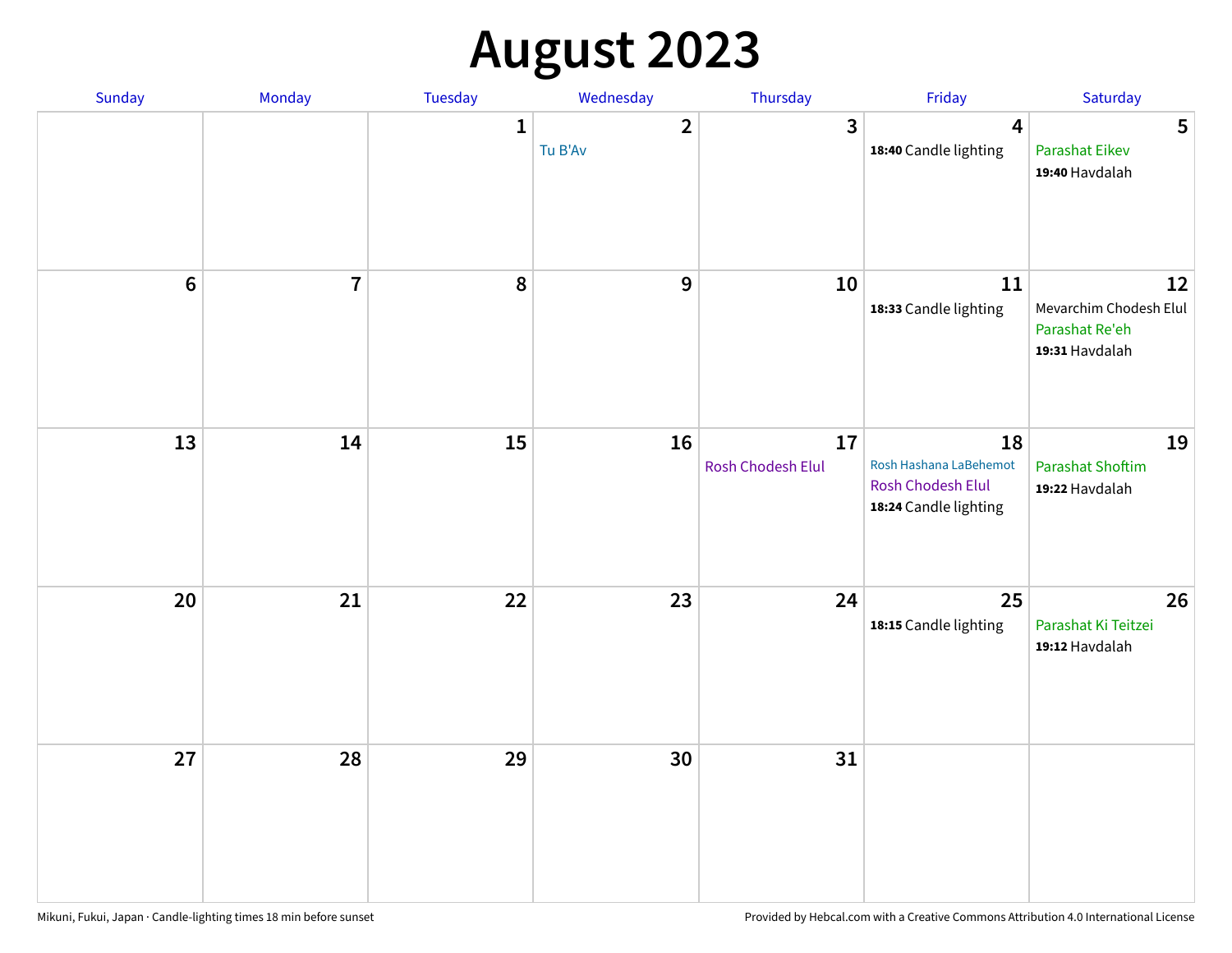# **September 2023**

| Sunday                                                | Monday                                                             | <b>Tuesday</b> | Wednesday      | Thursday       | Friday                                            | Saturday                                                            |
|-------------------------------------------------------|--------------------------------------------------------------------|----------------|----------------|----------------|---------------------------------------------------|---------------------------------------------------------------------|
|                                                       |                                                                    |                |                |                | 1<br>18:06 Candle lighting                        | $\overline{2}$<br>Parashat Ki Tavo<br>19:02 Havdalah                |
| 3                                                     | $\overline{\mathbf{4}}$                                            | 5              | $6\phantom{1}$ | $\overline{7}$ | 8<br>17:56 Candle lighting                        | 9<br>Leil Selichot<br>Parashat Nitzavim-Vayeilech<br>18:51 Havdalah |
| 10                                                    | 11                                                                 | 12             | 13             | 14             | 15<br>Erev Rosh Hashana<br>17:45 Candle lighting  | 16<br>Rosh Hashana 5784<br>18:41 Candle lighting                    |
| 17<br><b>Rosh Hashana II</b><br>18:39 Havdalah        | 18<br>04:24 Fast begins<br><b>Tzom Gedaliah</b><br>18:31 Fast ends | 19             | 20             | 21             | 22<br>17:35 Candle lighting                       | 23<br><b>Shabbat Shuva</b><br>Parashat Ha'Azinu<br>18:30 Havdalah   |
| 24<br><b>Erev Yom Kippur</b><br>17:32 Candle lighting | 25<br><b>Yom Kippur</b><br>18:27 Havdalah                          | 26             | 27             | 28             | 29<br><b>Erev Sukkot</b><br>17:25 Candle lighting | 30<br>Sukkot I<br>18:20 Candle lighting                             |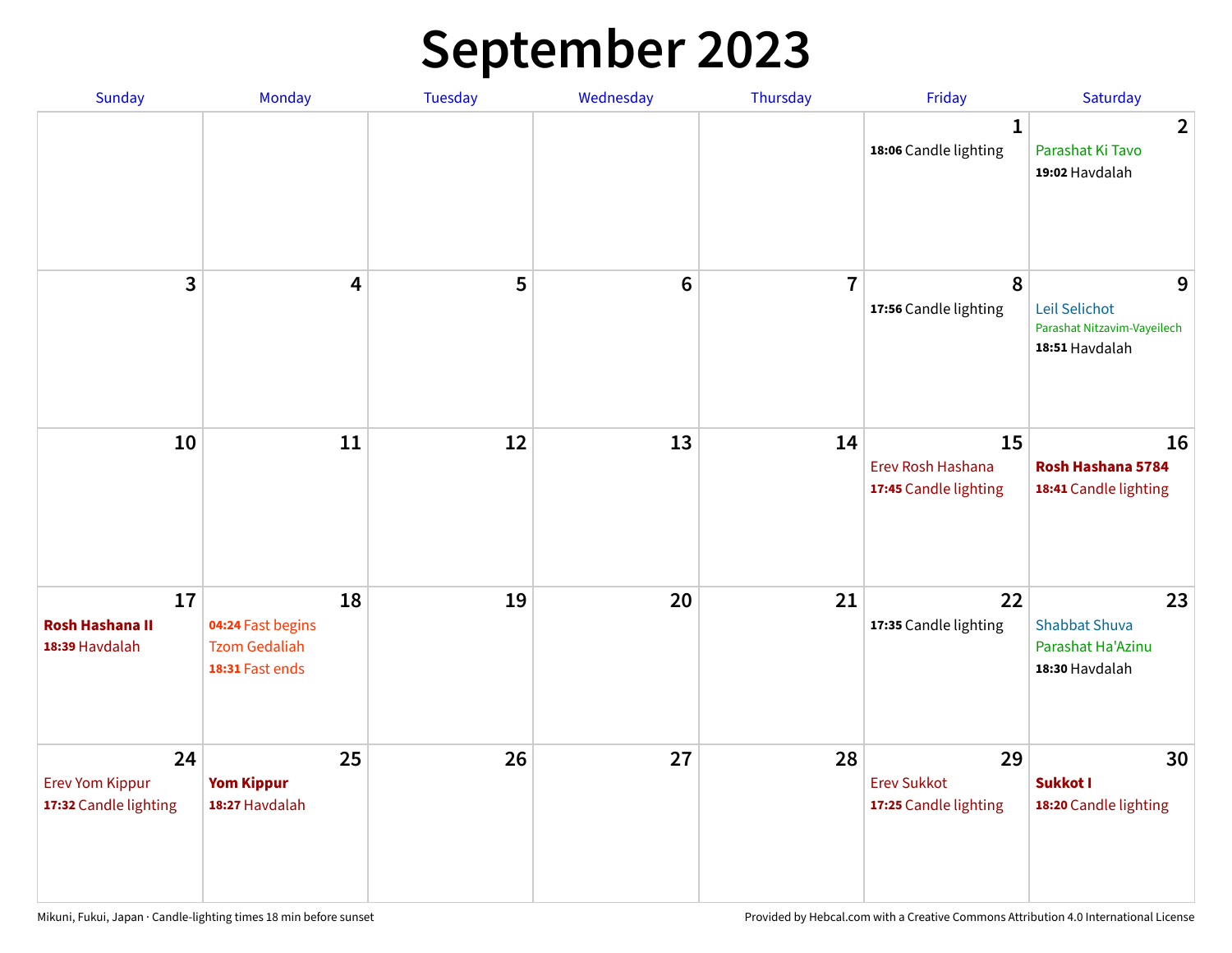## **October 2023**

| Sunday                                             | Monday                              | <b>Tuesday</b>        | Wednesday                         | Thursday              | Friday                                                               | Saturday                                                                       |
|----------------------------------------------------|-------------------------------------|-----------------------|-----------------------------------|-----------------------|----------------------------------------------------------------------|--------------------------------------------------------------------------------|
| $\mathbf{1}$<br><b>Sukkot II</b><br>18:18 Havdalah | $\overline{2}$<br>Sukkot III (CH"M) | 3<br>Sukkot IV (CH"M) | $\overline{4}$<br>Sukkot V (CH"M) | 5<br>Sukkot VI (CH"M) | $6\phantom{1}$<br>Sukkot VII (Hoshana Raba)<br>17:14 Candle lighting | $\overline{\mathbf{7}}$<br><b>Shmini Atzeret</b><br>18:10 Candle lighting      |
| 8<br><b>Simchat Torah</b><br>18:08 Havdalah        | 9                                   | 10                    | 11                                | 12                    | 13<br>17:05 Candle lighting                                          | 14<br>Mevarchim Chodesh Cheshvan<br><b>Parashat Bereshit</b><br>18:00 Havdalah |
| 15<br>Rosh Chodesh Cheshvan                        | 16<br>Rosh Chodesh Cheshvan         | 17                    | 18                                | 19                    | 20<br>16:55 Candle lighting                                          | 21<br>Parashat Noach<br>17:51 Havdalah                                         |
| 22<br>Yom HaAliyah School Observance               | 23                                  | 24                    | 25                                | 26                    | 27<br>16:47 Candle lighting                                          | 28<br>Parashat Lech-Lecha<br>17:43 Havdalah                                    |
| 29                                                 | 30                                  | 31                    |                                   |                       |                                                                      |                                                                                |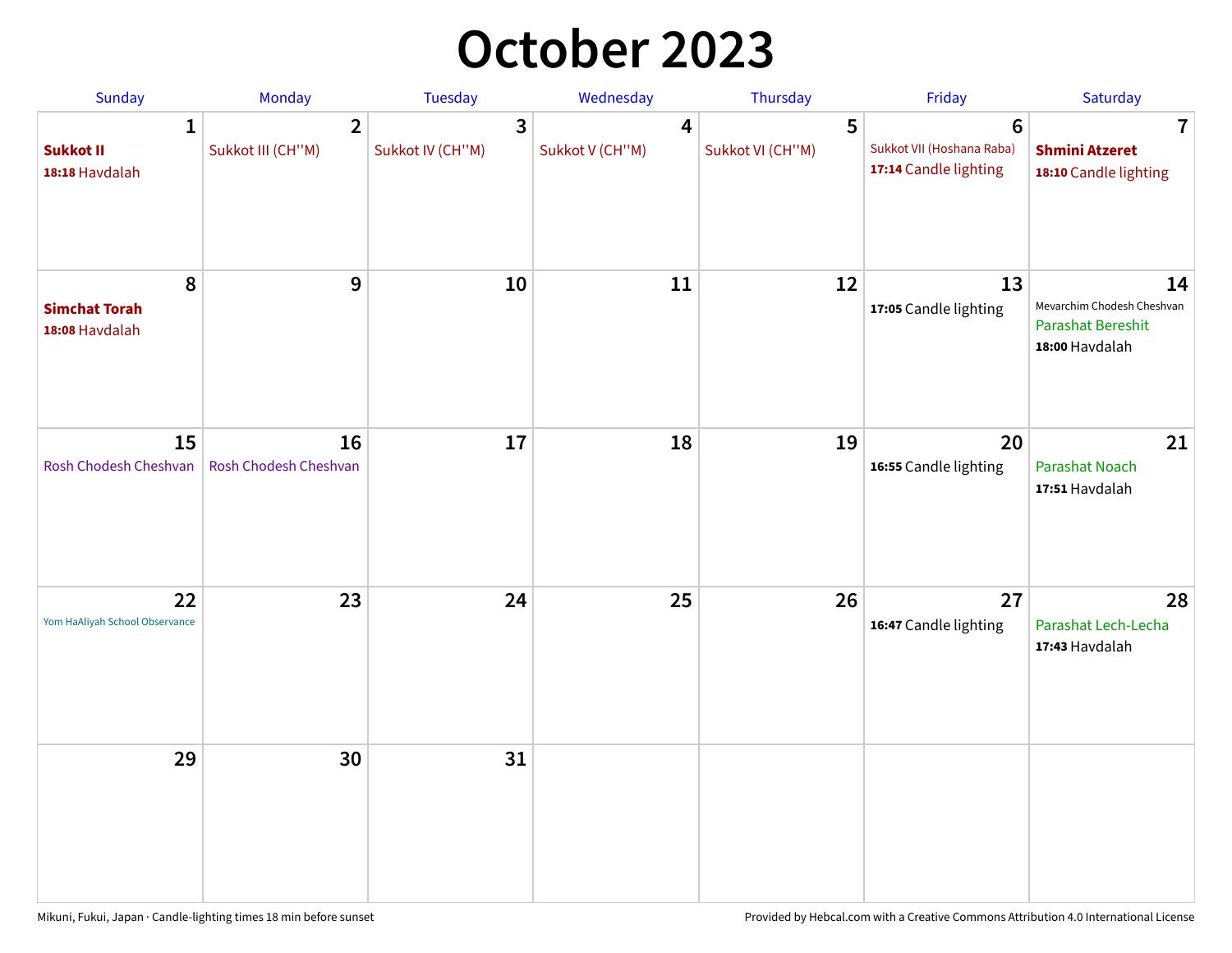#### **November 2023**

| Sunday | Monday          | Tuesday                   | Wednesday | Thursday       | Friday                      | Saturday                                                                 |
|--------|-----------------|---------------------------|-----------|----------------|-----------------------------|--------------------------------------------------------------------------|
|        |                 |                           | 1         | $\overline{2}$ | 3<br>16:39 Candle lighting  | $\overline{\mathbf{4}}$<br>Parashat Vayera<br>17:36 Havdalah             |
| 5      | $6\phantom{1}6$ | $\overline{1}$            | 8         | 9              | 10<br>16:33 Candle lighting | 11<br>Mevarchim Chodesh Kislev<br>Parashat Chayei Sara<br>17:31 Havdalah |
| 12     | 13<br>Sigd      | 14<br>Rosh Chodesh Kislev | 15        | 16             | 17<br>16:28 Candle lighting | 18<br><b>Parashat Toldot</b><br>17:26 Havdalah                           |
| 19     | 20              | 21                        | 22        | 23             | 24<br>16:24 Candle lighting | 25<br>Parashat Vayetzei<br>17:24 Havdalah                                |
| 26     | 27              | 28                        | 29        | 30             |                             |                                                                          |